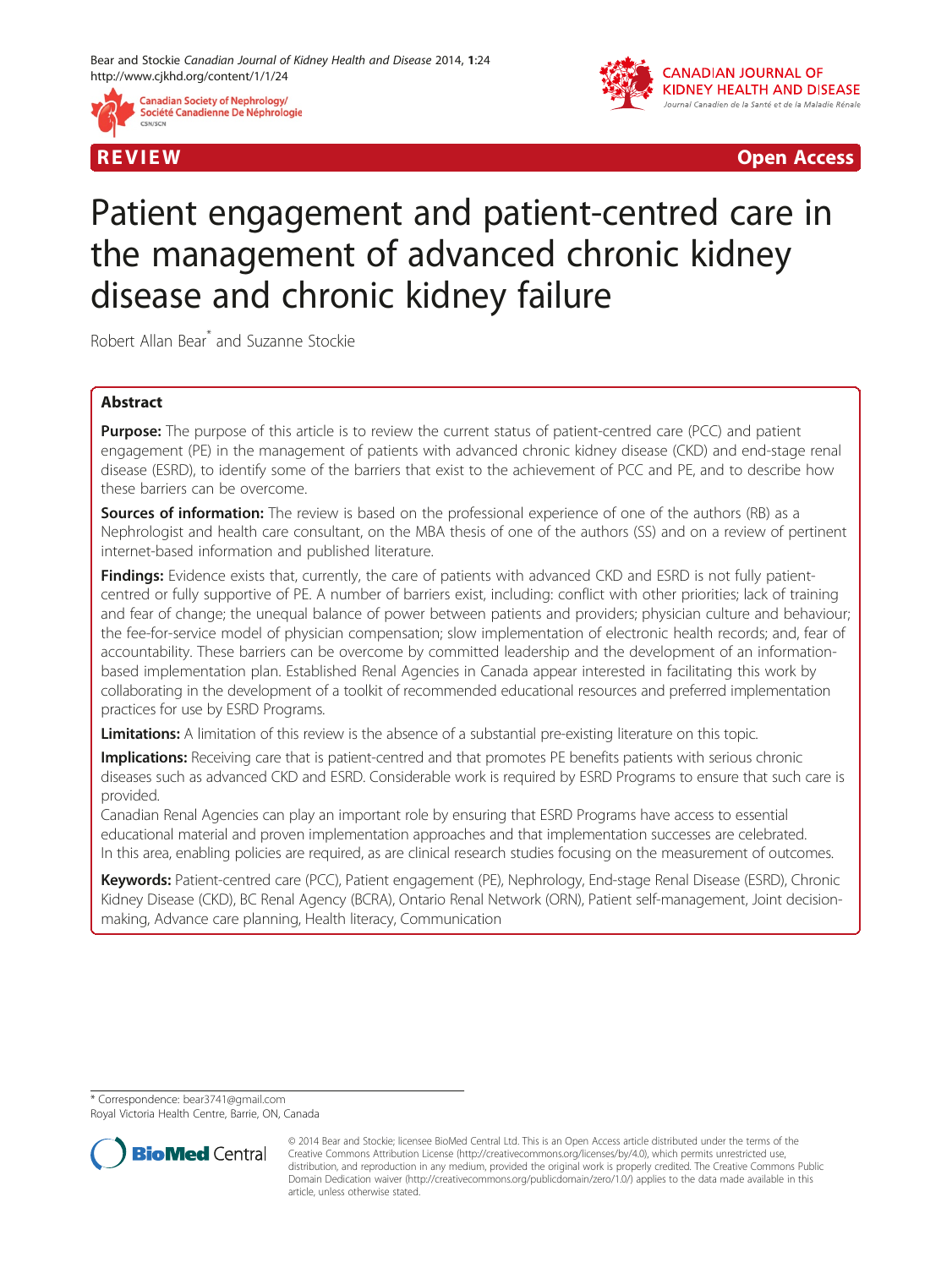# Abrégé

Objectifs: L'objet du présent article est, d'une part, de faire le bilan de la situation actuelle sur les soins axés sur le patient et sur la participation du patient dans la prise en charge de patients atteints d'insuffisance rénale chronique (IRC) et d'insuffisance rénale terminale (IRT) et, d'autre part, de définir certains des obstacles à la réalisation des soins axés sur le patient et de la participation du patient, de même que la manière de les contourner.

Sources d'information: Cet article est basé sur l'expérience professionnelle de l'un des auteurs (R. B.) à titre de néphrologue et de conseiller en soins de santé, sur la thèse de MBA de l'un des auteurs (S. S.), de même que sur le survol d'informations pertinentes tirées du Web et de la littérature publiée.

Conclusions: Des preuves démontrent, qu'actuellement, les soins aux patients atteints d'IRC et d'IRT ne sont ni entièrement axés sur le patient ni pleinement favorables à la participation de ces derniers. Il existe plusieurs obstacles, dont la concurrence d'autres priorités, le manque de formation et la peur du changement, l'inégalité des pouvoirs entre les patients et les prestataires de soins, la culture et le comportement des médecins, le modèle des honoraires à l'acte des médecins, la lenteur de la mise en place des dossiers électroniques de santé, et la peur de la responsabilisation. Ces obstacles peuvent être franchis grâce au leadership déterminé et à l'élaboration d'un plan de mise en œuvre basé sur l'information. Les agences de néphrologie semblent souhaiter faciliter ce travail en collaborant à l'élaboration d'une trousse de ressources éducatives recommandées et de pratiques exemplaires de mise en œuvre à l'usage des programmes d'IRT.

Limites: Les limites de cet article constituent l'absence de documentation d'importance sur le sujet.

Implications: Les patients atteints d'IRC et d'IRT bénéficient d'une prestation de soins axés sur le patient et qui favorisent la participation des derniers. Un travail considérable est requis de la part des programmes d'IRT afin d'assurer la prestation de tels soins. Les agences de néphrologie peuvent jouer un rôle important en garantissant l'accès des programmes à du matériel éducationnel essentiel, à des méthodes de mise en œuvre éprouvées, de même que la célébration des réussites en matière de mise en œuvre.

#### Why is this review important?

The concept of patient-centred care (PCC) was first advanced in the 1980s, and that of patient engagement (PE) increasingly over the past decade. Receiving care that is patient-centred and that promotes PE improves clinical outcomes, enhances patient and staff satisfaction and may reduce costs. It is of particular importance for patients with serious chronic diseases.

This review is important because it reviews the concepts of PCC and PE, and then focuses these concepts specifically on the clinical areas of advanced CKD and ESRD. To date, this area has received insufficient attention in the Nephrology literature.

#### Key messages

The key messages from this review? The Nephrology community has been slow to ensure that patients with advanced CKD and ESRD are receiving care that is optimally patientcentred and that advances PE. The barriers that exist to the implementation of these concepts are described, and a roadmap provided for overcoming these barriers. In Canada, established Renal Agencies such as the BCRA and the ORN appear willing to engage in this task.

#### Implications for policy development and research

The need to improve the engagement of patients with advanced CKD and ESRD, so as to provide enhanced

PCC, has a number of implications for both policy development and research. Policies designed to promote change in this area through creation of financial and other incentives should be developed and implemented. Research is required to study the comparative effectiveness of different change management strategies across renal programs and, by using specific outcome measures, to develop concrete evidence regarding the benefits of enhanced PE and PCC. Research also is required to determine how best to involve patients and family members in the development of health system research agendas, and the consequences of doing so.

## Introduction

PCC is a current 'buzz-phrase' in healthcare. One of us has pointed out that, as a stand-alone concept, the notion of PCC is outmoded, and that achievement of PCC requires PE [[1\]](#page-6-0).

The most acknowledged model of PCC was developed by Harvey Picker and the Picker Institute and highlighted in the 1993 book, Through Patient's Eyes. In 2001, the Institute of Medicine emphasized the touchstone importance of patient-centred care and referenced the Picker Principles in its landmark publication: Crossing the Quality Chasm: A New Health System for the 21st Century [[2](#page-6-0)].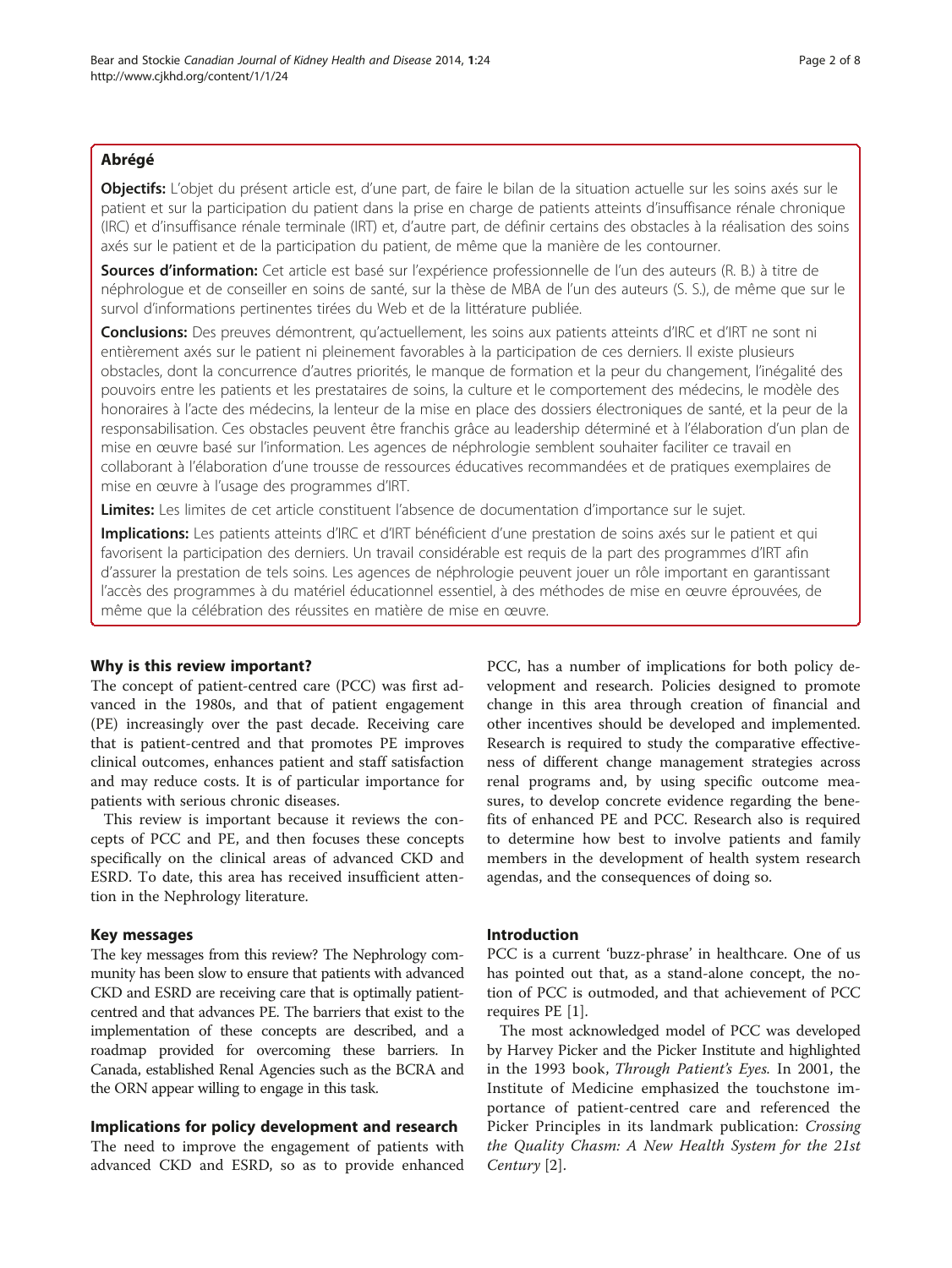Subsequently, The Change Foundation, an independent Canadian health policy think tank ([www.Change](http://www.changefoundation.ca/) [Foundation.ca](http://www.changefoundation.ca/)) conducted focus groups with patients to develop a set of Patients' Principles of Patient- Centred Care. These essentially parallel the Picker Principles, reframing them in patients' words and emphasizing what patients consider to be of greatest importance.

The Patients' Principles of Patient-Centred Care, as summarized by Stockie [[3\]](#page-6-0), are as follows: Comprehensive care - all patient needs, not just some, to be addressed; Co-ordination of care - someone is in charge; there is someone to go to who knows the patient and will help the patient navigate the system; Timeliness - patients to get care when they need it and, where a sequence of services is required, intervals to be short; Functioning e-health patients to provide their information only once, it to be accessible to those who need it, and patients to have access to their records and the opportunity to add to them; Clear and reliable communication - when delivering information, health care providers to ensure it is understood, and explain and clarify as required; messages to be consistent; access to phone and internet consultations to be available; Convenience - the need to go to different physical locations for services to be minimized. There should be open access, same day scheduling and no unnecessary barriers to getting the right provider; Respect - for their time; their intelligence; the validity of their stories; their feedback about quality and effectiveness; and, their environment, family and care giving partners; Empathy and understanding - of their circumstances, fears, hopes, and psychological state; Time - to express needs and be heard effectively; Continuity and stability - to know and be known; to minimize the number of different care providers; Fairness - the amount and timeliness of service to be commensurate with need.

The Patients' Principles of Patient-Centred Care clearly articulate a set of contemporary patient expectations. And they convey an emotionality that cannot be ignored, emotionality also evident in dialysis patient blogs [[4\]](#page-6-0).

About this emotionality, Donald Berwick once said: "PCC is a verbal analgesic disguising real pain" [\[5](#page-6-0)], thus suggesting that use of the 'buzz-phrase' PCC may engender in some patients a soothing illusion of an improved style of care, but it is just that, a soothing illusion. This is because the principles of PCC are basically a set of prescriptions for optimizing provider team behaviour and do not place sufficient responsibility on patients themselves. On their own, they will not effect real change and reduction in patient pain. Real change requires PE.

PE is: Patients taking an active role in their care, doing what they need to do to ensure that, in their care, the principles of PCC are being met. It has been said that PCC is best recognized when it is absent. On the other hand, PE is best recognized when it's present.

Engaged patients are comfortable openly expressing their fears and anxieties. They question, insist upon exploring options, and ensure a focus on quality-of-life. Engaged patients talk more and listen less; accordingly, members of the provider team talk less and listen more. Finally, engaged patients want to be accountable.

Studies increasingly suggest that PE, and the PCC it supports, is associated with enhanced patient and provider satisfaction, improved outcomes, and reduced costs [[3,6](#page-6-0)].

## Review

# Evidence that more work is required to advance PCC and ensure patients are optimally engaged

The authors do not believe that most patients receiving care for advanced CKD or ESRD are fully 'engaged' or receiving care that is optimally patient-centred. Evidence in support of this belief can be found in the answers to the following questions:

# In most ESRD programs, is there a highly-publicized commitment to PE, and through PE, to PCC? If so, is this commitment accompanied by an action plan?

Despite notional commitments of health care organizations to the concepts of PCC and PE, concrete Action Plans related to them in ESRD Programs are uncommon. To counter this, the Center for Medicare and Medicaid Services (CMS) in the United States recently established a requirement for all dialysis units receiving Medicare funds to develop and implement initiatives designed to advance PE; information regarding the status of these early initiatives can be found on CMS Regional ESRD Network websites, such as that of the ESRD Network of Texas [[7](#page-6-0)]. Canada lacks this type of widespread initiative.

# Do the majority of advanced CKD patients receive care in an interdisciplinary pre-dialysis clinic?

Ensuring that patients with advanced CKD have access to interdisciplinary pre-dialysis care is almost a precondition for PCC, since it is in such environments that patient and family education can best be achieved, and joint decisionmaking employed regarding such matters as dialysis modality choice or choosing conservative care only. Also, educating patients about the principles and techniques of PE is best accomplished in this non-threatening ambulatory care environment; patients who learn the techniques of PE in a CKD clinic will then take those skills with them when they move to dialysis. However, in the U.S. and, to a lesser extent in Canada, many patients continue to be introduced to dialysis without having received any predialysis care, and the pre-dialysis care of those who do receive it, as judged by late care, lower cumulative care and inconsistent critical period care, may be inadequate and associated with higher one-year mortality [\[8\]](#page-6-0). Additionally,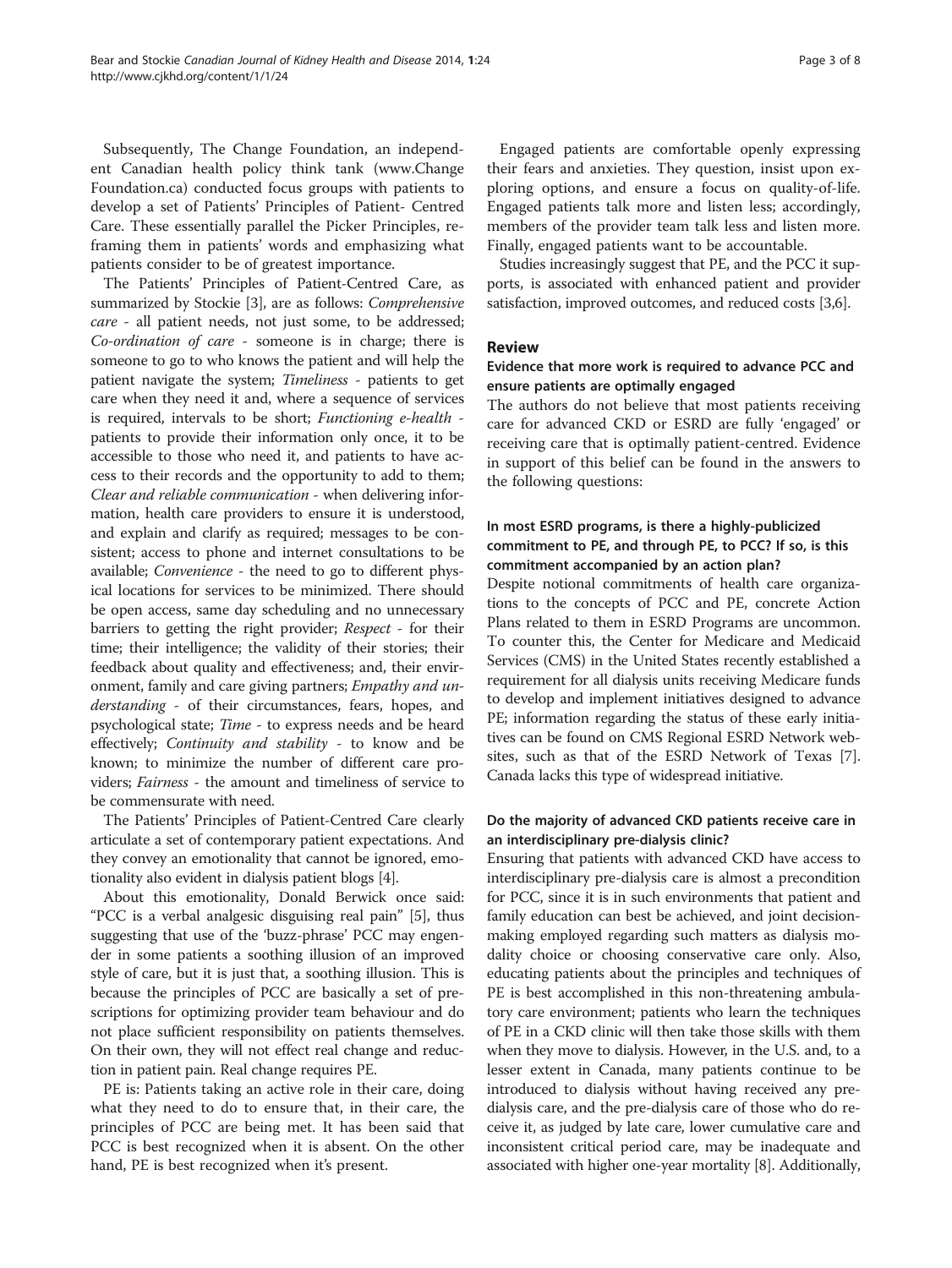education of patients in the principles and techniques of PE is not standard practice within all pre-dialysis clinics.

# Have most ESRD Programs implemented specific initiatives that both address the low literacy skill of some patients and improve the health literacy of all patients?

In the general population, low literacy skill is common. Furthermore, various studies report that, despite the availability of high-quality educational material [[9](#page-6-0)-[11](#page-6-0)], up to one-third of advanced CKD and ESRD patients, irrespective of their literacy skills have low health literacy about their disease [[12](#page-6-0)-[18\]](#page-6-0). Low literacy and health literacy are formidable barriers to achieving both PCC and PE. Low health literacy is associated with sub-optimal decision making, uninformed dialysis modality choice, poor clinical outcomes and nonadherence in hemodialysis [\[19-21\]](#page-6-0). Screening tools for low literacy [\[22\]](#page-6-0) and low health literacy [\[23\]](#page-6-0) exist, but many ESRD Programs do not feature these, thus limiting remediation opportunities; as a consequence, low literacy and health literacy remain major clinical care issues.

# In most ESRD Programs, do formal educational programs exist in the use of specific tools designed to enhance the communication skills of both providers and patients?

Specific tools and techniques designed to improve communication exist for both patients and healthcare providers [[24](#page-6-0)-[27\]](#page-6-0). In 2012, Schell et al. published a report on Nephro-Talk, in which a number of these tools were used to enhance the communication skills of Nephrology trainees, with positive results [\[28\]](#page-6-0). Despite this example, and others, communication education tools are not routinely employed by kidney programs. This is unfortunate. Studies show that untrained providers, in their interactions with ESRD patients, tend to ignore emotional data and focus on the clinical (28). Teaching communication skills to providers increases their capacity to recognize and respond to emotional issues [[29](#page-6-0)]. Improving communication between providers and patients is a core requirement for both PE and PCC.

# In most ESRD Programs, are educational programs on patient self-management offered to providers and patients?

Patient self-management is a useful tool for advancing PE. Increasing the self-management skills of patients requires education of healthcare providers. Excellent educational materials are available [[30-32](#page-6-0)].

These are 'early days' for patient-self management in ESRD Programs, few of which feature specific educational programs on patient self-management for physicians, staff and patients. This is beginning to change [[33-36\]](#page-6-0).

# Are processes supporting shared decision-making evident in most ESRD Programs?

Shared decision-making is an essential component of both PCC and PE [[37](#page-6-0)]. However, there has been insufficient attention to ensuring providers possess the skills and tools necessary for the facilitation of shared decision-making. A study of 197 ESRD patients demonstrated a gap in the degree to which they wanted joint decision-making and the degree to which they were afforded it [\[38\]](#page-6-0). Morton et al described the usual 'influencers' of important decisions such as dialysis modality choice and withdrawal from dialysis and showed that shared decision-making is not common in such circumstances [[39](#page-6-0)]. Various studies on end-of-life care in the advanced CKD and ESRD populations support this view (see below). Shared decision-making requires patient health literacy, augmented communication skills and engaged patients - each of which is far from universally present.

# In most ESRD Programs, are processes related to Advance Planning congruent with a commitment to PE and PCC?

A quick test of the patient-centredness of any health system, hospital or program: the manner in which advance planning, in all of its aspects, is conducted. Holley has observed that in the ESRD patient population: "[advance planning] should be a comprehensive and patient-centred process used by patients and families to strengthen relationships, achieve control over medical care, prepare for death and clarify goals of care [[40](#page-6-0)]." The Renal Physicians Association and the American Society of Nephrology have published guidelines to ensure the above is achieved [[41](#page-6-0)], but much remains to be done. Davison et al conducted a survey of American and Canadian Nephrologists, and only 39% self-identified as being well-prepared for the conduct of end-of-life discussions [[42](#page-6-0)]. An abstract presented at the 2013 ASN Annual Meeting revealed that current Nephrology residents are no better trained in palliative care than they were 5 years ago [\[43\]](#page-6-0). In a recent study of 138 deaths of patients with ESRD [\[44\]](#page-6-0), 69% died in hospital (in 80%, their preferred place of death had not been determined). Only 28% had discussed their end-of-life care with a provider in the previous year. In only 64% of the deaths was there a recorded conversation with the patient and/or family about death during the final admission. 36% of the deaths were "unexpected", although most could have been predicted, and these deaths were of lower quality.

# Does the focus of scientific research in Nephrology suggest that funding agencies and clinical investigators consider projects related to PCC and PE to be research priorities?

An informal review by one of the authors of the 3814 abstracts of work presented orally or by poster during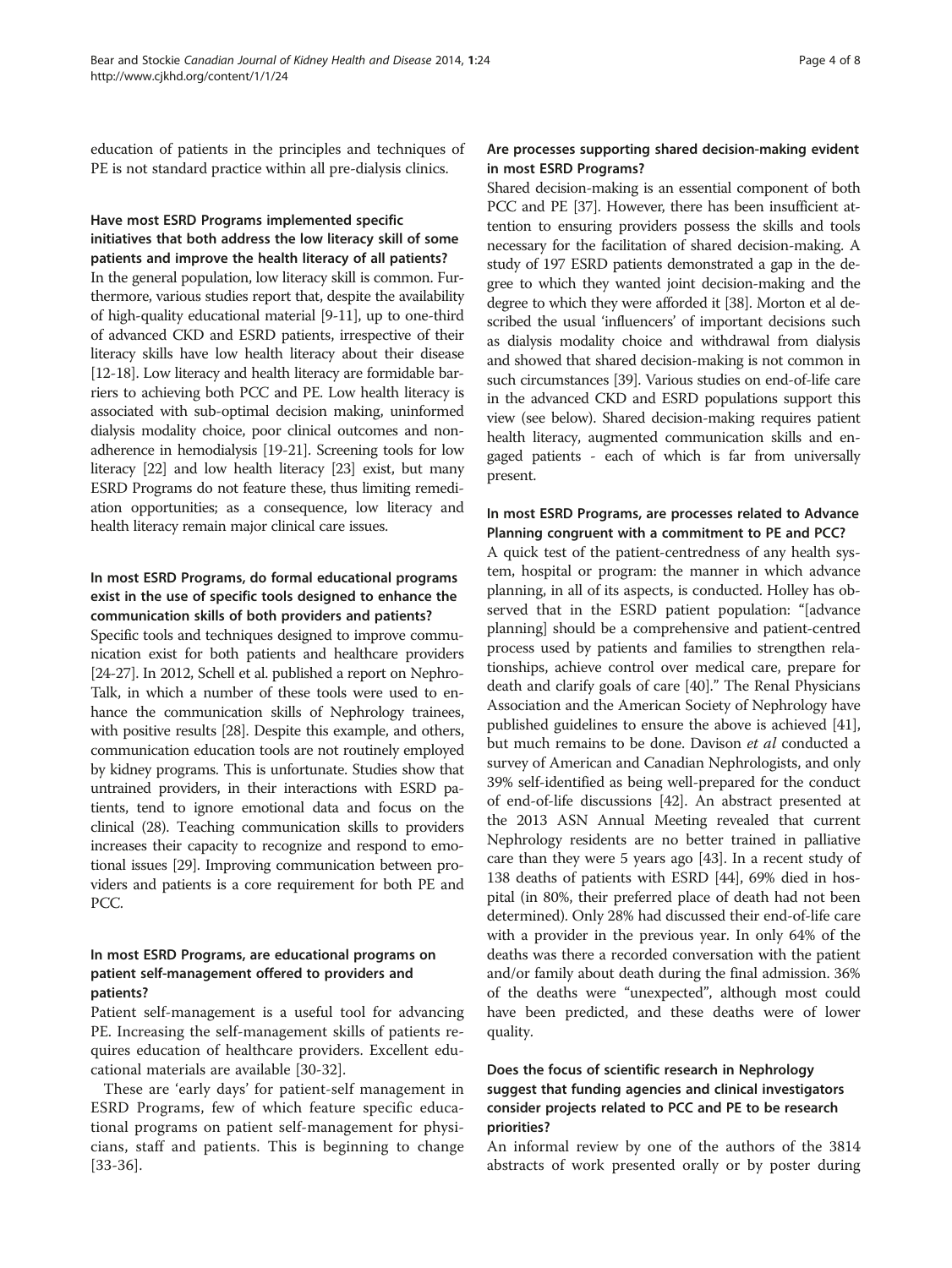the 2013 American Society of Nephrology Annual Meeting revealed that only 2 of the presentations described patientcentred care programs and only 28 described concrete initiatives with specific outcomes in areas that could be considered related to PE or PCC [[45](#page-7-0)].

Is there evidence that research priorities in Nephrology as defined by funding agencies and clinical researchers are aligned with the research priorities of patients with advanced CKD or ESRD?

There are few data on this topic, but a recent report suggests that patients are interested in research related to matters such as improving communication between providers and patients, optimizing dialysis modality choice processes, management of emotional symptoms, and physical symptom relief [\[46\]](#page-7-0). These are not the evident research priorities of funding agencies and clinical investigators (see above).

## Barriers to the achievement of PE and PCC

Why is there so much left to do in achieving PE and PCC in ESRD Programs? A number of barriers exist.

## Conflict with other priorities

The advancement of PCC and PE in an ESRD Program will not occur organically. A commitment must be made by the parent organizations of the ESRD Program and plans, strategies and tactics developed, the implementation of which will require investment of time and resources. It is an unfortunate reality that these implementation needs can be expected to be in constant conflict with other priorities, often considered more urgent.

# Lack of training and fear of change

Few staff, physicians and patients within ESRD Programs have received specific training in tools, techniques and skills specifically related to advancing PE and PCC. Being insufficiently prepared for change can make one more fearful of it.

# The unequal balance of power between providers and patients

Providers within ESRD Programs have more clinical knowledge about CKD and ESRD than their patients, and administrators usually perceive themselves as expert in the design and delivery of health care. ESRD patients, on the other hand, are vulnerable, frightened and often experiencing discomfort, all of which can increase their dependence on their providers and program administrators.

#### Physician culture and behaviour

The behaviour of physicians is embedded in their education and socialization. Physicians need to move from 'doing to' and 'doing for' to 'doing with'. This is being accomplished to some extent in the U.S., where the

majority of physicians is now employed by health systems and hospitals and where there are system incentives related to the advancement of PE and PCC. In Canada, a greater percentage of physicians operate as independent contractors, more accountable to their discipline than to their organization. Both the Institute of Medicine and the Canadian Medical Association have emphasized the importance of patient-centred care. If the requisite culture change is to occur, physicians must be informed, provided with the necessary tools and skills and nurtured. Much remains to be done.

#### Fee-for-service physician compensation

The fee-for-service payment model is a barrier to PE and PCC in many ways.

#### Slow implementation of electronic health records (EHRs)

Lack of availability of patient-accessible, interactive EHR systems impedes patients from taking an active role in managing their health.

#### Fear of accountability

If a health system, hospital or ESRD Program openly engages patients and families, it must be willing to listen and respond to patients' feedback. This is not always easy.

# Overcoming barriers and advancing PCC and PE in ESRD programs

If an ESRD Program, with the support of the Board and Senior Leadership Team of its parent organization, is committed to ensuring the care it delivers is optimally patient-centred, and promotes PE, how best to proceed? The fundamental challenge is to achieve a change in organizational culture. An organization's culture is its lifeblood, and it is formed by the deeds of its leaders. If an ESRD Program is to be driven by the notion of patient-centredness, it will be because its medical and nursing and administrative leaders are unflinchingly determined to make it so.

However, committed and determined leadership, while necessary, is not sufficient. Skills must be taught, tools selected and made available, and enabling structures thought about and created. While it is possible for individual ESRD Programs to accomplish these tasks, it is difficult.

In the U.S., the CMS has asked each ESRD Program to design and implement its own approach to the enhancement of PE, and the results of these approaches are being shared [[7\]](#page-6-0). In Canada, preliminary discussions with the Leadership of the BC Renal Agency (BCRA), and the Ontario Renal Network (ORN) reveal a willingness to explore ways to work together to identify a preferred set of educational materials for ESRD Programs seeking to advance PCC and PE. These would include best practices in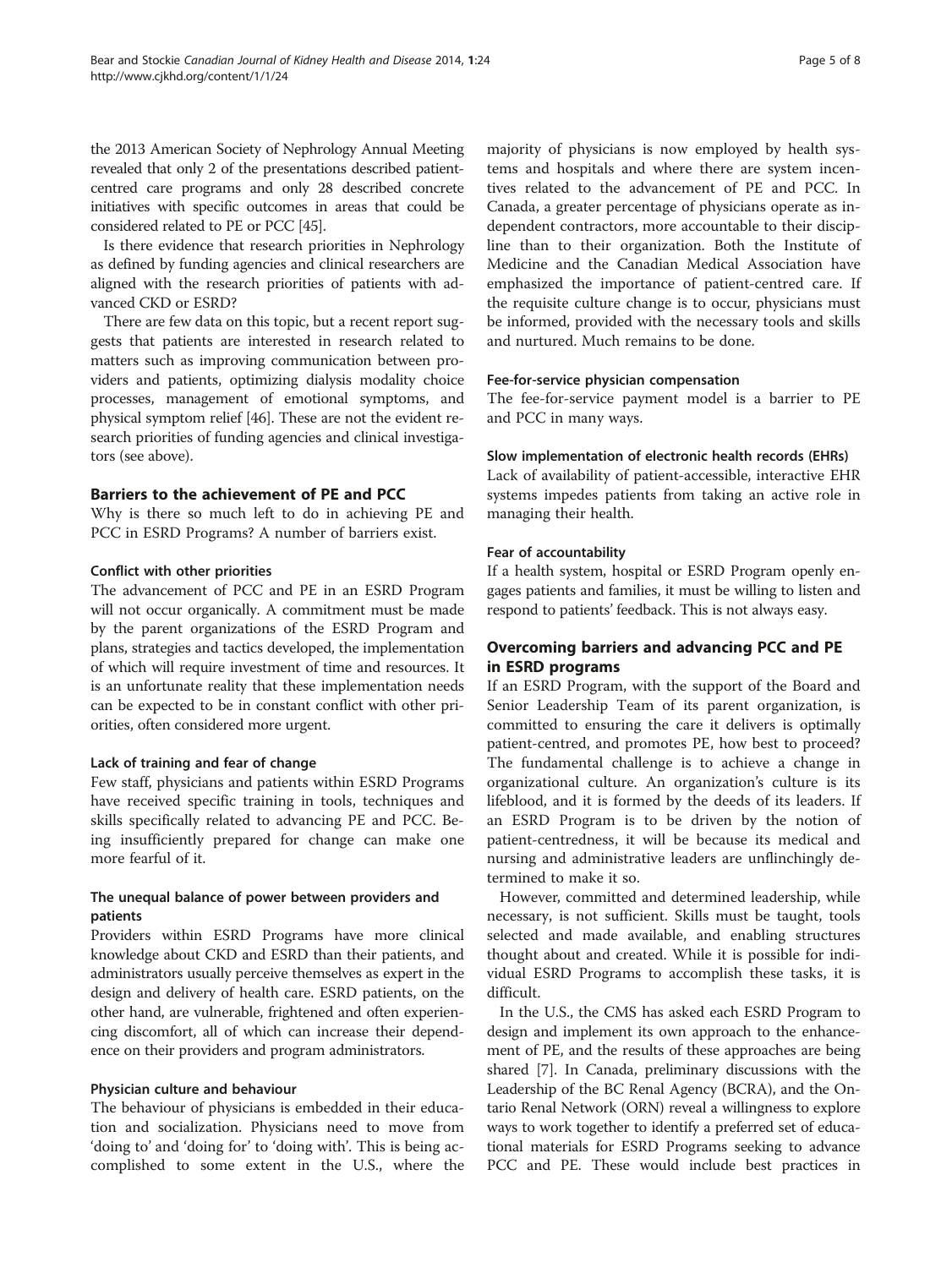addressing low patient literacy and health literacy, in educating providers and patients on communication competencies, and in the fostering of patient self- management and joint decision-making skills. The BCRA and ORN also appear interested in identifying best practices related to the creation of enabling roles and structures (e.g. physician champions, patient advisors, multi-stakeholder PCC/PE Advisory Committees) and effective implementation approaches. If Canadian agencies such as the BCRA and ORN (and potentially the Northern Alberta and Southern Alberta Renal Programs) do choose to work collaboratively on the above, they may also choose to undertake the task of ensuring that notable implementation success stories are widely communicated: of patients being integrated into an ESRD Program's clinical policy development and decision-making processes; of patients providing meaningful input into development of an organization's research priorities; of the specific outcome measures that are most useful in measuring progress; of examples of improved work environments and enhanced efficiency; of documented enhancement of the patient experience. If this is accomplished, the wide availability of such information will undoubtedly encourage additional Canadian ESRD programs to adopt patient-centredness as their Program Vision, and begin to move toward it. And over time, these Programs will find ways of sharing their experiences and successes, thus contributing to change on a larger scale.

This is an important Canadian challenge and opportunity.

#### Outcome measures

If an ESRD Program decides to create and implement an Action Plan intended to foster the development of an organizational culture of patient-centredness, it must establish outcome measures through which progress is tracked and reported upon. Potential outcome measures can be classified as structural and functional. Structural outcome measures include: The Organization's Board and Senior Leadership Team are informed and committed; A physician champion has been identified; Trained patient advisors are in place; A multi-stakeholder Patient and Family Advisory Council is at work; A Program selfassessment on patient engagement has been completed; A preferred organizational culture has been identified; An Implementation Action Plan exists; There is an implementation toolkit for patients, staff and physicians. Functional outcome measures include: There are ongoing ESRD Program initiatives in: literacy and health literacy; communication skills; patient self- management; and, joint decision-making; Patient advisors are involved in policy development on clinical matters; Care plans are developed in partnership with patients; Data demonstrate improved dialysis patient adherence; Data reveal that a contemporary Advance Planning Program is resulting in reduced hospital deaths, increased home

deaths, and increased hospice care; Patients are providing input on the Organization's research agenda; Operating costs are reduced; Staff satisfaction is increased; staff turnover is reduced; The are measurable improvements in the 'Patient Experience'; The ESRD Program's implementation successes are being celebrated and shared.

# Conclusion

Chronic kidney failure is a serious disease. Its pathophysiology is complex, and leads to an annual dialysis patient mortality rate that approaches 20%. It is both understandable and appropriate, then, that tremendous scientific effort has and continues to be placed on unraveling the secrets of this pathophysiology. As a result of this effort, the care provided to patients with CKD and ESRD continues to improve.

However, this scientific focus also engenders a risk: that the more human aspects of this disease do not receive the attention they deserve. Patients with advanced CKD and ESRD - along with their families and lovedones - confront many challenges beyond those related to co-morbidities and to the pathophysiology of their disease. They must become 'health literate' about the nature of CKD and its consequences; difficult treatment choices must be made - including consideration of only conservative care; lifestyle adjustments - at times including those related to employment and financial security will be required; the natural history and prognosis of advanced CKD and ESRD must be understood, confronted and accepted, and life expectations must be adjusted.

While confronting all of the above, many patients describe themselves as suffering. Many, as they approach the end- of-life, say they have lost dignity, feel a sense of hopelessness and wish for death [\[47](#page-7-0)], and many would prefer that greater attention be paid to their symptoms as opposed to their outcomes. They have "an aversion to worsening symptoms with indifference to survival" [[48\]](#page-7-0).

It is essential that ESRD Programs respond to all of the needs of their patients - physical, emotional and psychological. Ensuring their patients are engaged and that their care is patient-centred will assist in this. Barriers exist, but these barriers can be overcome through commitment and planning. As this happens:

"It will be better for people…

It will be better for those who care for people. We will wonder why we were so afraid of change for so long.

We will regret the harm that could have been prevented had we changed sooner.

We will regret the good not done because we didn't change sooner and on a larger scale."

– Stephen Lewis, 2012 (As referenced by Stockie [\[3](#page-6-0)]).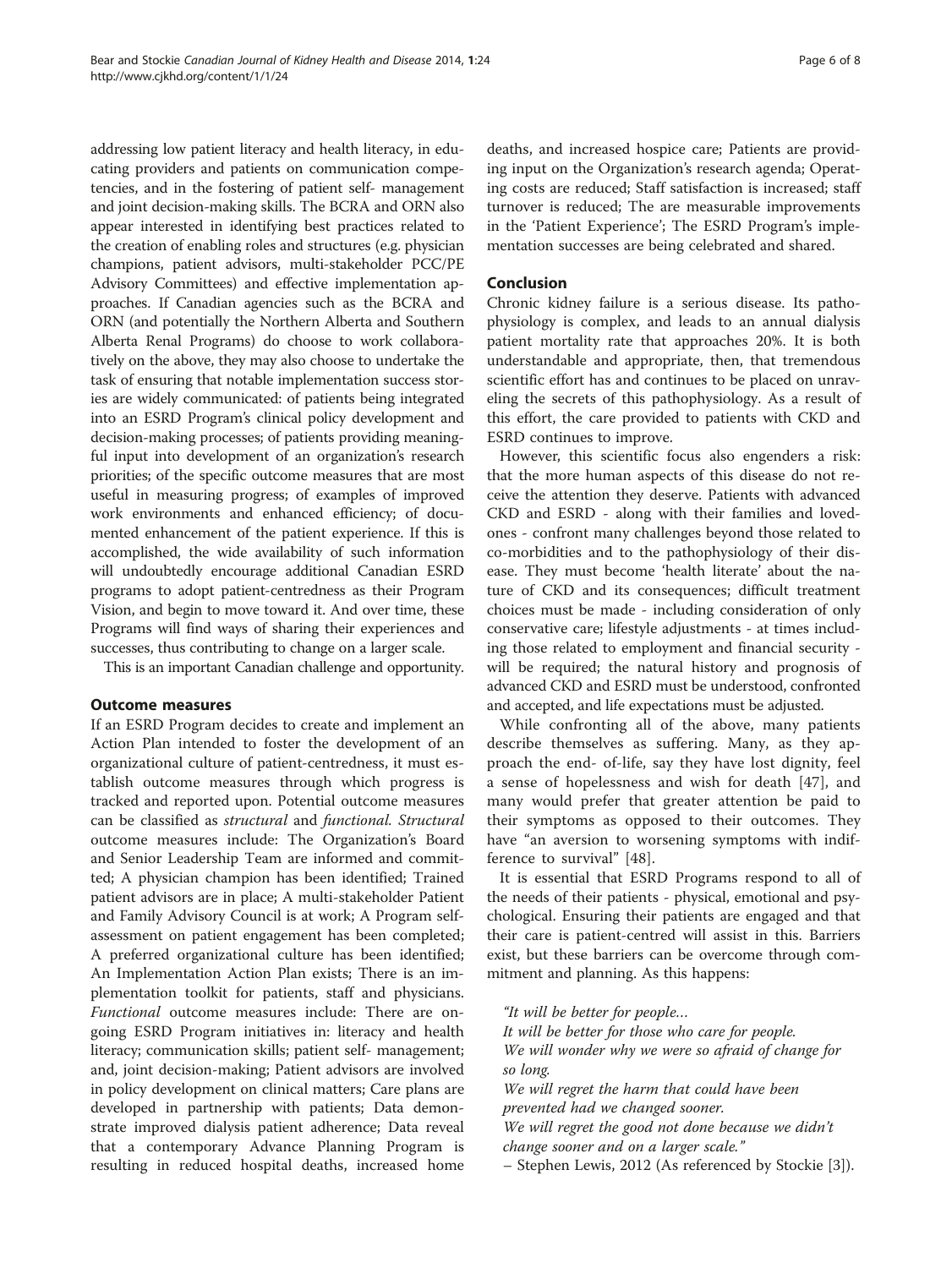#### <span id="page-6-0"></span>**Abbreviations**

CKD: Chronic kidney disease; ESRD: End-stage renal disease; PCC: Patient-centred care; PE: Patient engagement; CMS: Center for Medicare and Medicaid Services.

#### Competing interests

The authors declare that they have no competing interests.

#### Authors' contributions

RB is the primary author. SS provided research information on PCC and PE and participated in the development of the manuscript. Both authors read and approved the final manuscript.

#### Authors' information

Robert Bear: retired Nephrologist, health care consultant, author of the medical novel "Sorrow's Reward",

Suzanne Stockie: Director, Medical and Academic Affairs, Royal Victoria Health Centre, Barrie, ON.

#### Received: 17 July 2014 Accepted: 17 September 2014 Published online: 21 October 2014

#### References

- 1. Bear RA: Is patient-centered care an outmoded concept? [http://www.](http://www.kevinmd.com/blog/2012/04/patientcentered-care-outmoded-concept.html) [kevinmd.com/blog/2012/04/patientcentered-care-outmoded-concept.html](http://www.kevinmd.com/blog/2012/04/patientcentered-care-outmoded-concept.html) accessed September 15, 2014.
- 2. Institute of Medicine: Crossing the Quality Chasm: A New Health System for the 21st Century. Washington, DC: National Academy Press; 2001.
- Stockie S: Making patient-centred care a reality for Ontario Hospitals. In MBA Thesis. York University, Toronto: SB HIMP 6900, Schulich School of Business; 2012.
- 4. Dialysis and patient-centered care. [http://devontexas.com/2013/08/21/](http://devontexas.com/2013/08/21/dialysis-and-patient-centered-care-2/) [dialysis-and-patient-centered-care-2/](http://devontexas.com/2013/08/21/dialysis-and-patient-centered-care-2/) accessed September 15, 2014.
- 5. Berwick DM: What patient-centered care should mean. [http://](http://patientprivacyrights.org/wp-content/uploads/2010/02/What-Patient-Centered-Should-Mean.pdf) [patientprivacyrights.org/wp-content/uploads/2010/02/What-Patient-](http://patientprivacyrights.org/wp-content/uploads/2010/02/What-Patient-Centered-Should-Mean.pdf)[Centered-Should-Mean.pdf](http://patientprivacyrights.org/wp-content/uploads/2010/02/What-Patient-Centered-Should-Mean.pdf) accessed September 15, 2014.
- 6. Hibbard J, Greene J: What the evidence shows about patient activation: better health outcomes and care experiences; fewer data on costs. Health Aff 2013, 32:2207.
- 7. Patient engagement and patient-centered care. [http://esrdnetwork.org/](http://esrdnetwork.org/patients-families/pfcc/) [patients-families/pfcc/](http://esrdnetwork.org/patients-families/pfcc/) accessed September 15, 2014.
- Singhal R, Hux JE, Alibhai SM, Oliver MJ: Inadequate pre-dialysis care and mortality after initiation of renal replacement therapy. Kid Intern 2014, doi:10.1038/ki.2014.16. Epub 2014 Feb 19.
- 9. BC Renal Agency: For Patients. 2013,<http://www.bcrenalagency.ca/patient> accessed September 15, 2014.
- 10. National Kidney Foundation: NKF Cares: Patient information center. 2013, <http://www.kidney.org/patients> accessed September 15, 2014.
- 11. American Association of Renal Patients: Education. Become proactive in your healthcare. 2013,<https://www.aakp.org/education.html> accessed September 15, 2014.
- 12. Fraser SD, Roderick PJ, Casey M, Taal MW, Yuen HM, Nutbeam D: Prevalence and associations of limited health literacy in chronic kidney disease: a systematic review. Nephrol Dial Transplant 2013, 28:129.
- 13. Fadem SZ, Walker DR, Abbott G, Friedman AL, Goldman R, Sexton S, Buettner K, Robinson K, Peters TG: Satisfaction with renal replacement therapy and education: the American Association of Kidney Patients Survey. Clin J Amer Soc Nephrol 2011, 6:605.
- 14. Young BA: Health Literacy in Nephrology: Why is it Important? Amer J Kidney Dis 2013, 62:3.
- 15. Finkelstein FO, Story K, Firanek C, Barre P, Takano T, Soroka S, Mujais S, Rodd K, Mendelssohn D: Perceived knowledge among patients cared for by Nephrologists about chronic kidney disease and ESRD therapies. Kid Int 2008, 74:1178.
- 16. Pierratos A: Patient Education in Chronic Kidney Disease and Dialysis. Semin Dial 2013, 26:135.
- 17. Schell JO: Discussion of kidney disease trajectory by elderly patients and Nephrologists: a qualitative study. Amer J Kidney Dis 2012, 59:495.
- 18. Green JA, Mor MK, Schields AM, Sevick MA, Palevsky PM, Fine MJ, Arnold RM, Weisbord SD: Prevalence and demographic and clinical associations of health literacy in patients on maintenance hemodialysis. Clin J Amer Soc Nephrol 2011, 6:1354.
- 19. Cavanaugh KL, Wingard RM, Hakim RM, Eden S, Shintani A, Wallston KA, Huizinga MM, Elasy TA, Rothman RL, Ikizier TA: Low health literacy associates with increased mortality in ESRD. J Amer Soc Nephrol 2010, 21:1979.
- 20. Kleinpeter MA: Health literacy affects peritoneal dialysis performance and outcomes. Adv Perit Dial 2003, 19:115.
- 21. Green JA, Mor MK, Sheilds AM, Sevick MA, Arnold RM, Palevsky PM, Fine MJ, Weisbord SD: Associations of health literacy with dialysis adherence and health resource utilization in patients receiving maintenance hemodialysis. Amer J Kidney Dis 2013, 62:73.
- 22. Davis TC, Long SW, Jackson RH, Mateaux EJ, George RB, Murphy PW, Crouch MA: Rapid estimate of adult literacy in medicine: a shortened screening instrument. Fam Med 1993, 25:391.
- 23. Chew LD, Bradley KA, Boyko EJ: Brief questions to identify patients with inadequate health literacy. Fam Med 2004, 36:588.
- 24. The Talking Cure for Healthcare. 2013, [http://online.wsj.com/news/articles/](http://online.wsj.com/news/articles/SB10001424127887323628804578346223960774296) [SB10001424127887323628804578346223960774296](http://online.wsj.com/news/articles/SB10001424127887323628804578346223960774296) accessed September 15, 2014.
- 25. Levinson W, Lesser CS, Epstein RM: Developing physician communication skills for patient-centered care. Health Aff 2010, 29:1310.
- 26. Moore P, Mercado S, Artigues M, Lawrie TA: Communication skills training for health care professionals working with patients who have cancer. The Cochrane Library 2013, doi:10.1002/14651858, CD003751, pub3.
- 27. Dickson D, Hargie O, Morrow N (Eds): Communication Skills Training for Health Professionals. London: Chapman and Hall; 1996. ISBN 0412614502.
- 28. Schell JO: Communication skills training for dialysis decision-making and end-of-life care in Nephrology. Clin J Amer Soc Neph 2013, 4:675.
- 29. Roter DL: Improving physicians interviewing skills and reducing patients' emotional stress. A randomized clinical trial. Arch Int Med 1995, 155:187
- 30. Lorig K, Sobel DS, Stewart AL, Brown BW, Bandura A, Ritter P, Gonzalez VM, Laurent DD, Holm+an HR: Evidence suggesting a chronic disease self-management program can increase health status while decreasing hospitalization: a controlled trial. Med Care 1999, 37:5.
- 31. Novak M, Costantini L, Schneider S, Beanlands H: Approaches to self-management in chronic disease. Semin Dial 2013, 26(2):188.
- 32. Lorig KR, Holman H: Self-management education: history, definitions, outcomes, and mechanisms. Ann Behav Med 2003, 26:1.
- 33. Southwest Local Health Integration Network (LHIN): Patient Self-Management Advisory Committee: Self- Management in Theory and Practice a Guide for Healthcare Providers. Ontario, Canada: Southwest LHIN; 2009.
- 34. Sanders KA, Whited A, Martino S: Motivational interviewing for patients with chronic kidney disease. Semin Dial 2013, 26:175.
- 35. Schatell D: Web-based kidney education: supporting patient selfmanagement. Semin Dial 2013, 26:154.
- 36. Ong S, Jassal SV, Porter E, Logan AG, Miller JA: Using an electronic selfmanagement tool to support patients with chronic kidney disease (CKDD): A CKD Clinic Self-Care Model. Semin Dial 2013, 26:195.
- 37. Murray MA, Bissonnette J, Kryworuchko J, Gifford W, Calverly S: Whose choice is it? Shared decision- making in Nephrology Care. Semin Dial 2013, 26:169.
- 38. Orsino A, Cameron JI, Seidl M, Mendelssohn D, Stewart DE: Medical decision-making needs and information needs in ESRD patients. Gen Hosp Psychiatry 2003, 23:324.
- 39. Morton RL, Tong A, Howard K, Snelling P, Webster AC: The views of patients and carers in treatment decision-making for CKD: Systematic review and thematic synthesis of qualitative studies. BMJ 2010, 340:c112.
- 40. Holley JL: Advance Care Planning in CKD/ESRD: An evolving Process. Clin J Amer Soc Neph 2012, 7:1033.
- 41. Renal Physicians Association Clinical Practice Guideline: Shared Decision-Making in the Appropriate Initiation of and Withdrawal from Dialysis. 2nd edition. RPA and ASN; 2010.
- 42. Davison SN, Jhangri G, Holley JL, Moss AH: Nephrologists reported preparedness for end-of-life decision-making. Clin J Amer Soc Neph 2006, 1:1256.
- 43. Combs SA, Culp S, Holley JL, Moss AH: Palliative Care training during Fellowship: National Survey of 2nd year U.S. Nephrology Fellows. 2013 ASN Abstract FR-OR079. J Amer Soc Neph 2013, 24:54A.
- 44. McAdoo SP, Brown EA, Chesser AM, Farrington K, Salisbury EM: Measuring the quality of end-of-life management in patients with advanced kidney disease: The pan-Thames renal audit. Nephrol Dial Transplant 2012, 27:1548.